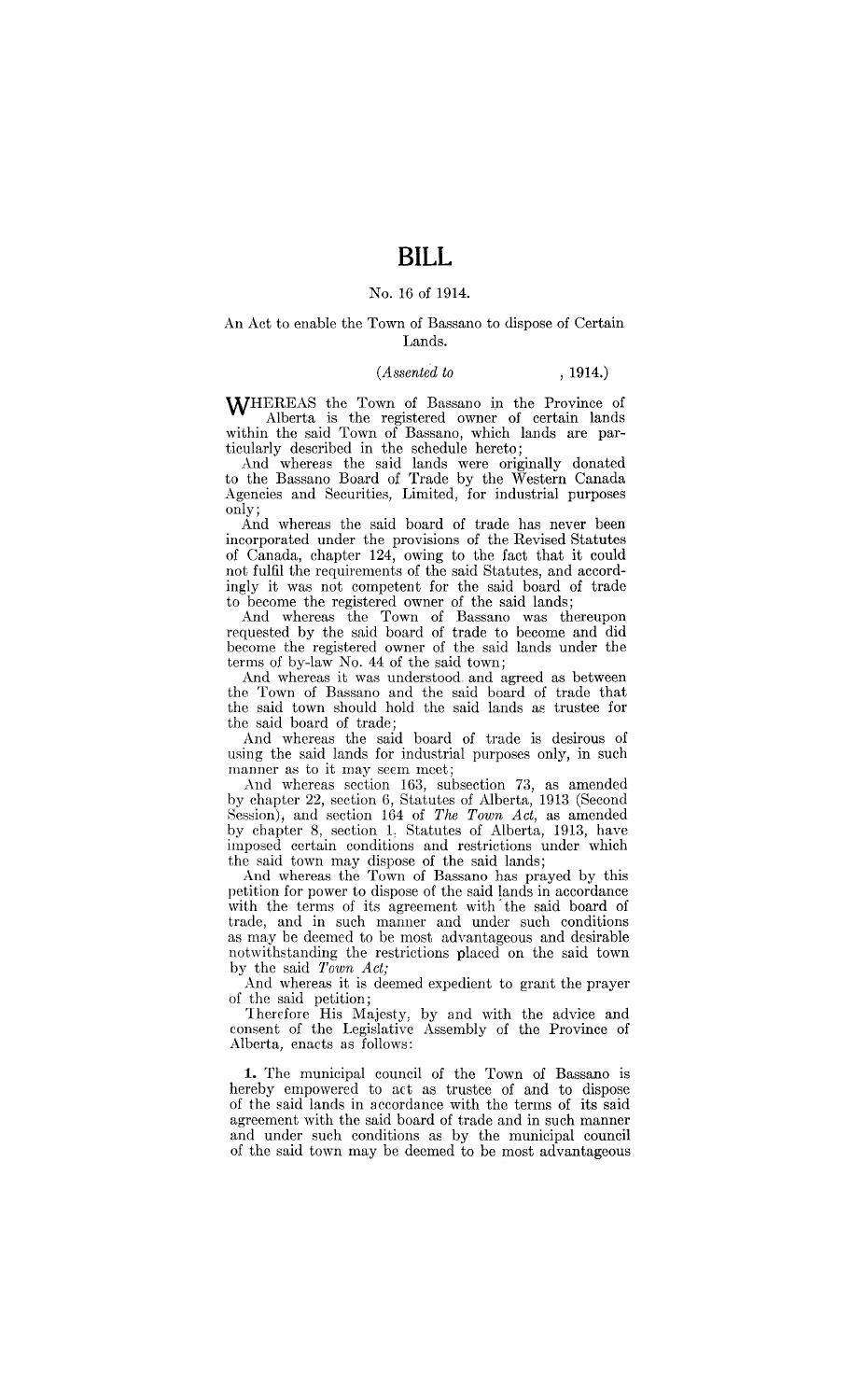and desirable, notwithstanding any want of jurisdiction, power or authority on the part of the municipal corporation of the said Town of Bassano.

### SCHEDULE.

Lots 1 to 20 (inclusive), in block 4; lots 29 to 40 (inclusive), in block 4; lots 1 to 13 (inclusive), in block 5; the 'whole of block  $E$ ; the whole of block  $F$ ; lots 1 to 12 (inclusive), in block 17; lots 21 to 40 (inclusive), in block 17; the whole of block 18; the whole of block 19; lots 1 to 16 (inclusive), in block  $20$ ; lots  $23$  to  $40$  (inclusive), in block  $20$ ; lots  $1$ to 13 (inclusive), in block  $35$ ; lots  $27$  to  $40$  (inclusive), in block 35; the whole of block 36;

All according to a plan of part of tbe Town of Bassano of record in the Land Titles Office for the South Alberta Land Registration District as Plan Xo. 4437 A.D.

2